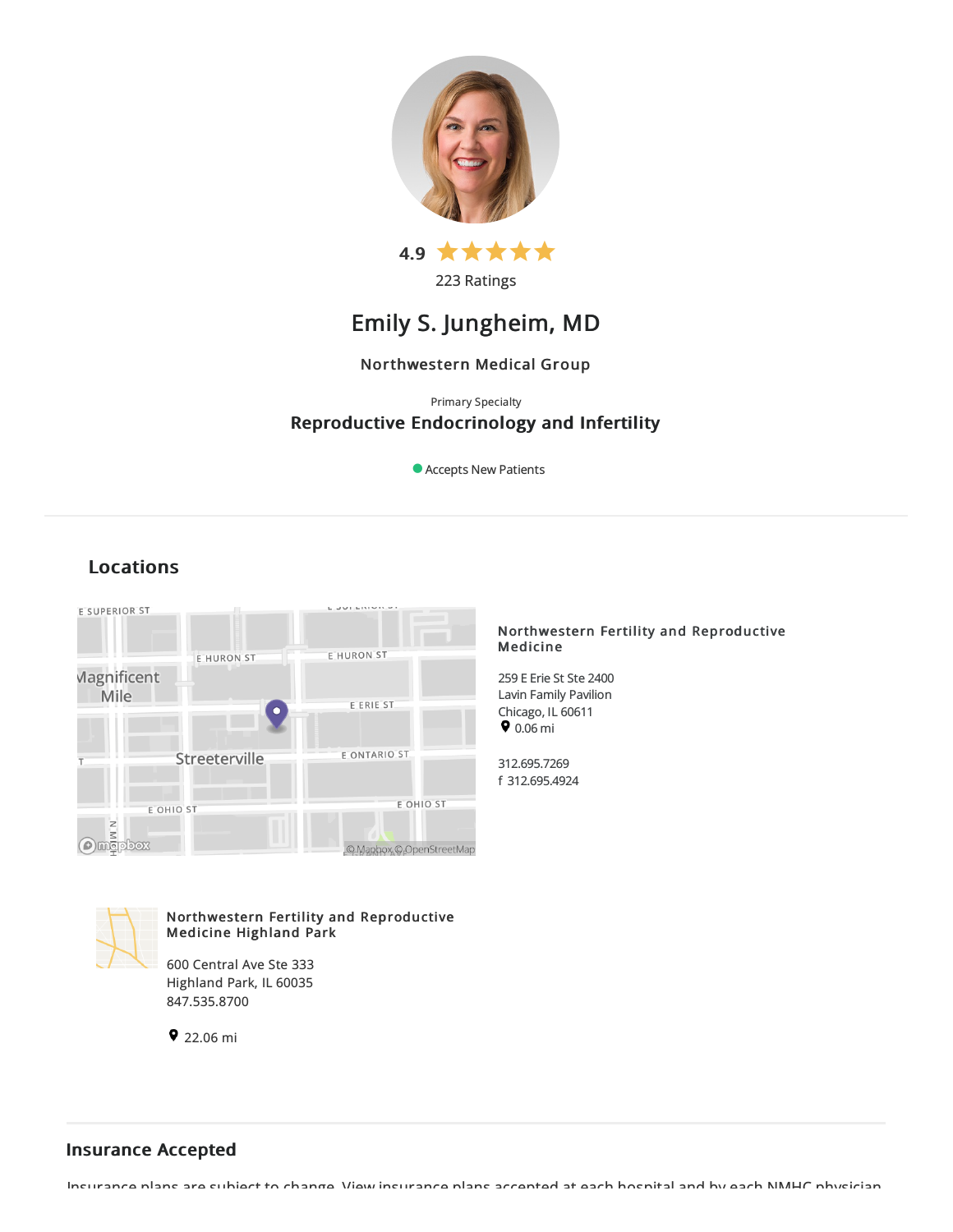Insurance plans aresubject to change. View insurance plans accepted ateach hospitaland byeach NMHC physician group.

# Practice Groups and Affiliations

| <b>Medical Group</b>       | Northwestern Medical Group                                                                     |
|----------------------------|------------------------------------------------------------------------------------------------|
| <b>Physician Category</b>  | Northwestern Medicine Physician Network                                                        |
| <b>On Medical Staff At</b> | Central DuPage Hospital<br>Northwestern Lake Forest Hospital<br>Northwestern Memorial Hospital |

# Education

| <b>Medical Education</b> | MD, Loyola University Stritch School of Medicine - 1997 |
|--------------------------|---------------------------------------------------------|
| Residency                | Duke University Hospital - 2005                         |
| Fellowship               | Washington University/B-JH/SLCH Consortium - 2008       |

# Board Certifications

American Board of Obstetrics and Gynecology - Obstetrics and Gynecology (Certified)

American Board of Obstetrics and Gynecology - Reproductive Endocrinology/Infertility (Certified)

# Practice Focus Areas

| Assisted Reproductive Technology | In Vitro Fertilization    |
|----------------------------------|---------------------------|
| Egg Donation                     | <b>Infertility</b>        |
| <b>Fertility Preservation</b>    | Polycystic Ovary Syndrome |
| <b>Recurrent Pregnancy Loss</b>  |                           |
| Reproductive Endocrinology       |                           |

## Ratings & Reviews

At Northwestern Medicine, our patient's feedback is important to us. While different care providers have their own unique strengths, we strive to be as transparent as possible with our quality of care. Read more

# Care Provider Ratings

Overall rating

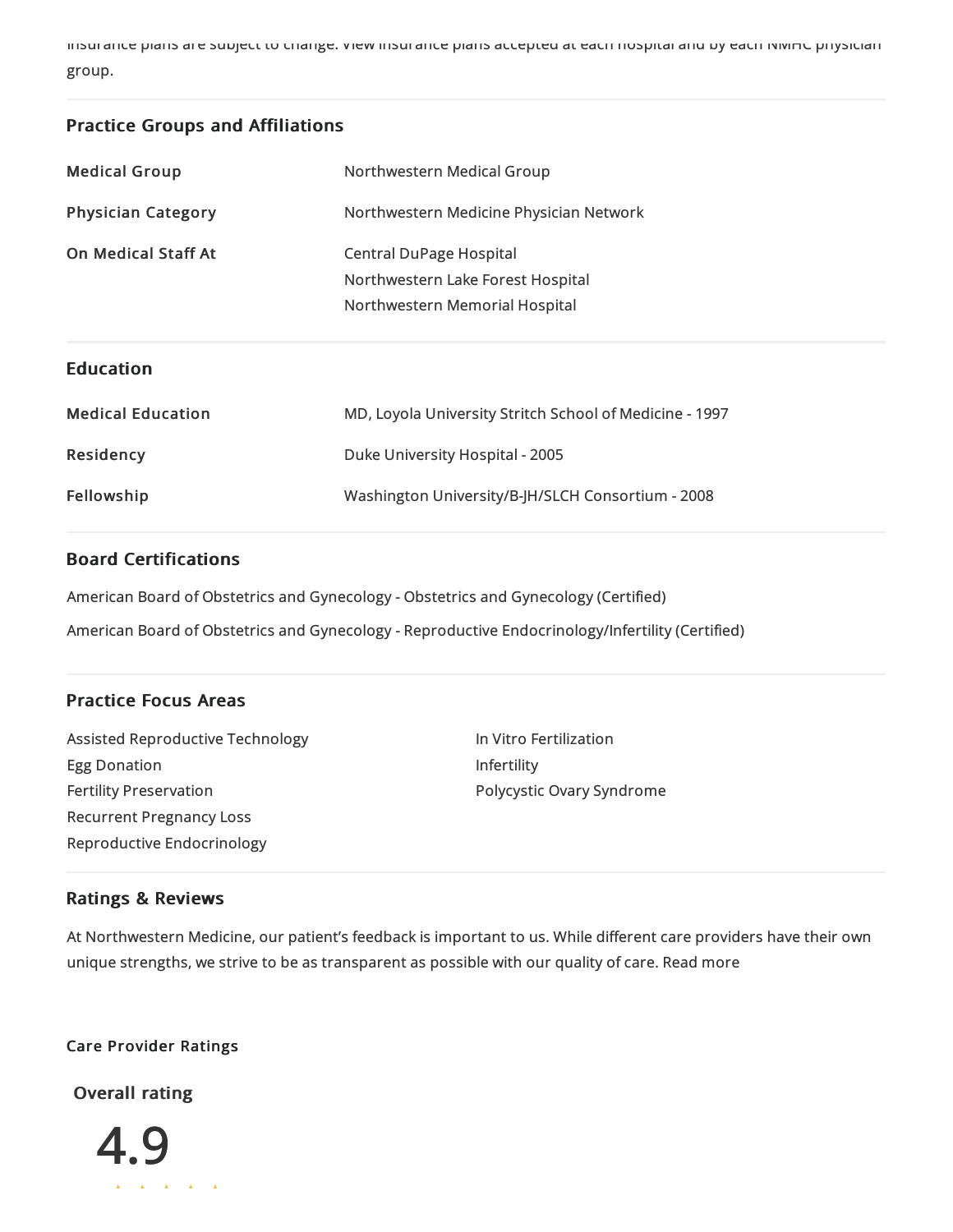

### Reviews From Patients 111 Reviews

### AUGUST 202021

Dr. Jungheim is so sweet and really listens to all my issues thoroughly and provides evidenced based responses

### JULY 272021

She is very kind caring and attentive she makes sure I feel comfortable and that I understand everything that is going on.

### JULY 262021

Dr.Jungheim was very professional, knowledgeable and kind

### JULY 232021

Takes the time to listen to your concerns and wants to help, so friendly and doesnt make you feel silly for asking questions

### JULY 62021

Very personalized care, she is tremendously caring and never seems in a rush when she is meeting with you.

#### JULY 42021

She was very empathetic to my concerns and took her time to answer all my questions. She apologized for the delay and connectivity issues we experienced and called me immediately after our video call disconnected.

### JUNE 252021

Fabulous bedside manner and reassuring and positive demeanor

### JUNE 212021

Dr Jungheim obviously cares for her patients. She takes time to answer questions thoughtfully. She provides a lot of detailed information while also maintaining a positive and supportive attitude.

### JUNE 142021

Seemed very knowledgeable & was easy to talk to. Appreciated the insight she provided.

#### JUNE 142021

Dr Emily Jungheim went above and beyond, that is patient care!

### JUNE 142021

Caring & knowledgeable

#### JUNE 32021

Shes very friendly, transparent about what will likely happen, and her team responds very quickly.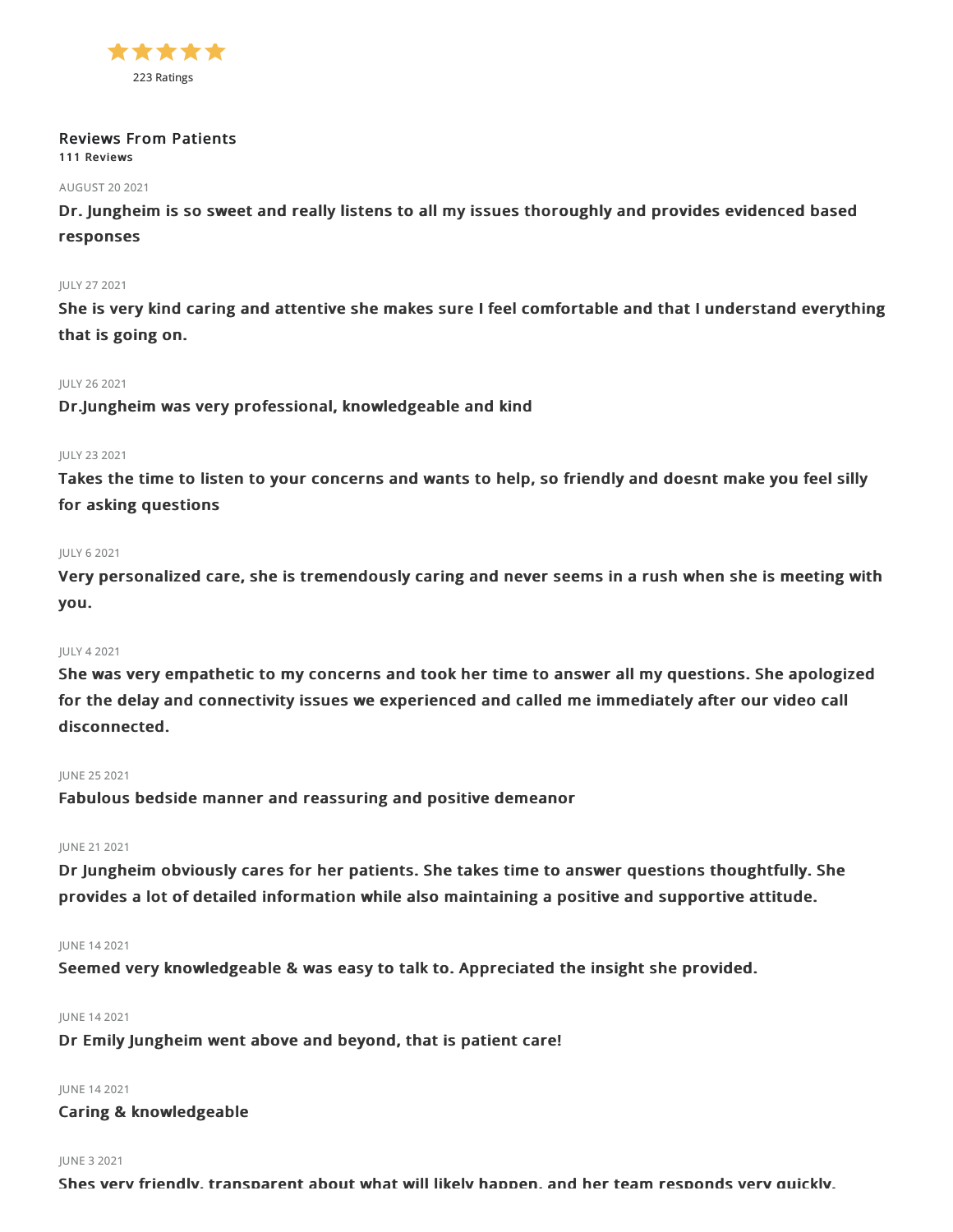Shes very friendly, transparent about what will likely happen, and her team responds very quickly.

#### JUNE 32021

Dr. Jungheim is a very knowledgeable and professional physician. I would definitely recommend her to anyone in need of her specialized care.

#### MAY 24 2021

She was friendly, engaging, listened.

### MAY 242021

She is amazing! We feel very lucky to be able to have her as our doctor for help and guidance building our family.

#### MAY 192021

she was very kind and friendly and made sure i was comfortable and understood every step of the procedure.

#### MAY 172021

Shes friendly and very knowledgeable. I feel safe in her hands.

#### MAY 142021

Dr. Jungheim is incredibly fantastic to work with. Her bedside manners are impeccable. She knows how to make someone feel comfortable when making treatment choices that can be sensitive.

### MAY 122021

Personable, kind, knowledgeable, and relatable!

#### MAY 42021

Dr Jungheim has been wonderful. I cannot speak more highly of her. Not only has she listened to all of my concerns, she has taken the time to answer all of my questions and is empathetic and very patient. Thank you!

### MAY 32021

She was new doctor to me but knew my chart and was very friendly and nice.

### APRIL262021

She listened and was very knowledgeable! We look forward to being her patients!

### APRIL242021

Super friendly and helpful.

### APRIL202021

I liked her bedside manner.

#### APRIL 16 2021

### She's amazing I wish she could be our fulltime ob!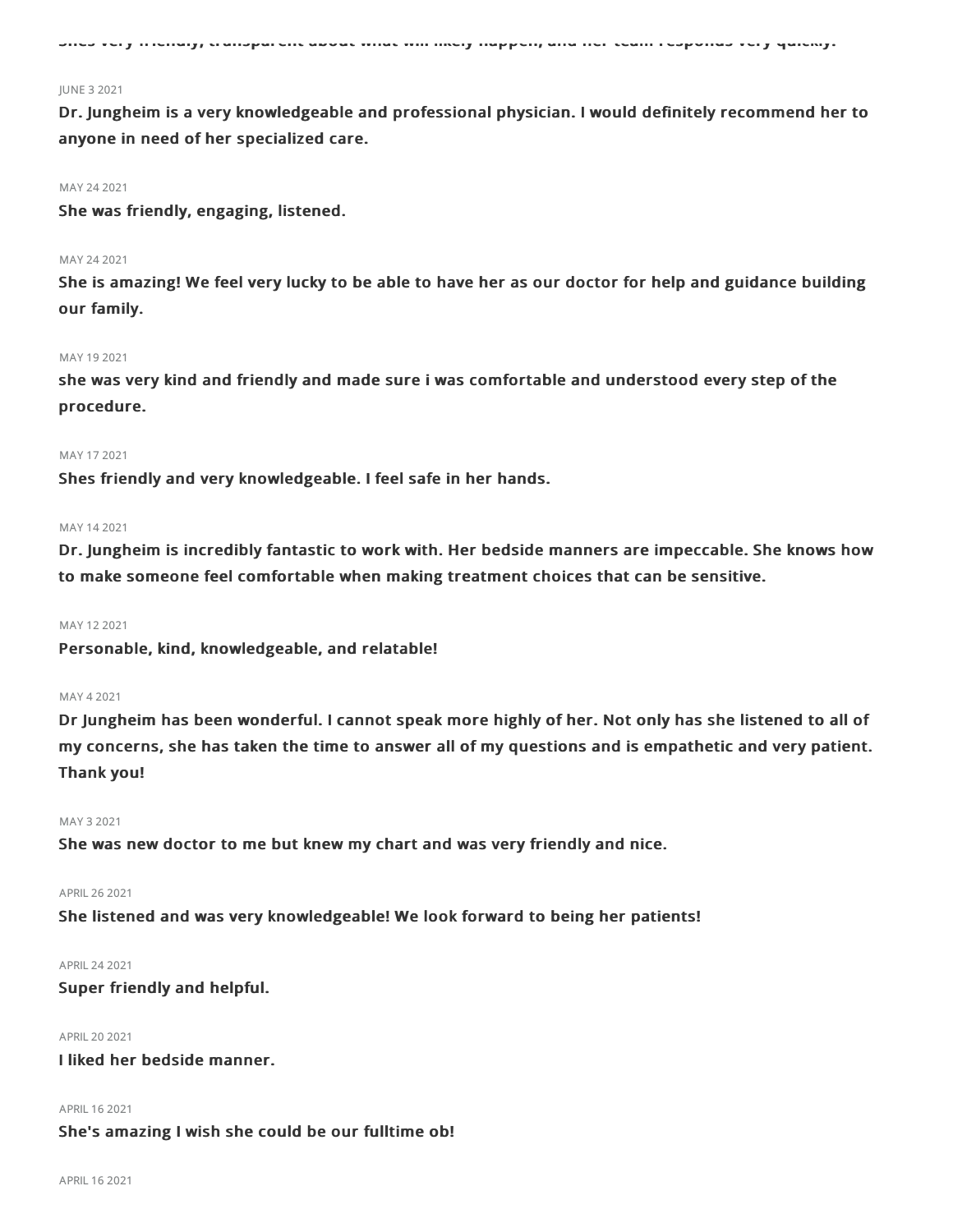Great bedside manner. Dr. Jungheim is really excellent at conveying her knowledge to the patient.

### APRIL 15 2021

She was very nice and explained her approaches to meet my specific needs very throughly. She made me feel really comfortable and I look forward to my next visit.

### MARCH 262021

She was very friendly and understanding on my concerns. Excellent bedside manner

### MARCH 22 2021

She was so friendly, reassuring and ready and willing to answer our questions. Also why staying positive

#### MARCH 222021

Dr. Jungheim was very kind and responsive to our needs

### **FEBRUARY 26 2021**

Dr. Jungheim is very professional, knowledgeable and her approach to the patient is great. Shes kind and patient.

### **FEBRUARY 23 2021**

She was personable and amazing. If Dr. Pavone is not available I would not have any problem with Dr. Jungheim overseeing my care. She was never pushy as many healthcare providers can come off as during difficult times.

### **FEBRUARY 22 2021**

Her bedside manner is amazing! Puts us at ease during this difficult process

### FEBRUARY 192021

Dr.Jungheim is clear and to the point. Her knowledge & approach is professional & caring. I felt I was in the best hands with her

### FEBRUARY 17 2021

She took the time to answer all of my questions and was very kind and friendly.

#### FEBRUARY 15 2021

By far such a kind doctor that truly is compassionate, professional and great at communicating.

### FEBRUARY 12 2021

Answered all my questions and listened to me :) She also paid a lot of attention to detail when reviewing my tests.

#### FEBRUARY 52021

She was very frank, forthright and honest while being empathetic and caring. I cannot score higher because I haven't gone through treatment yet.

#### FEBRUARY 2 2021

Dr. Jungheim took the time to answer all of our questions and was very thorough. We never felt rushed,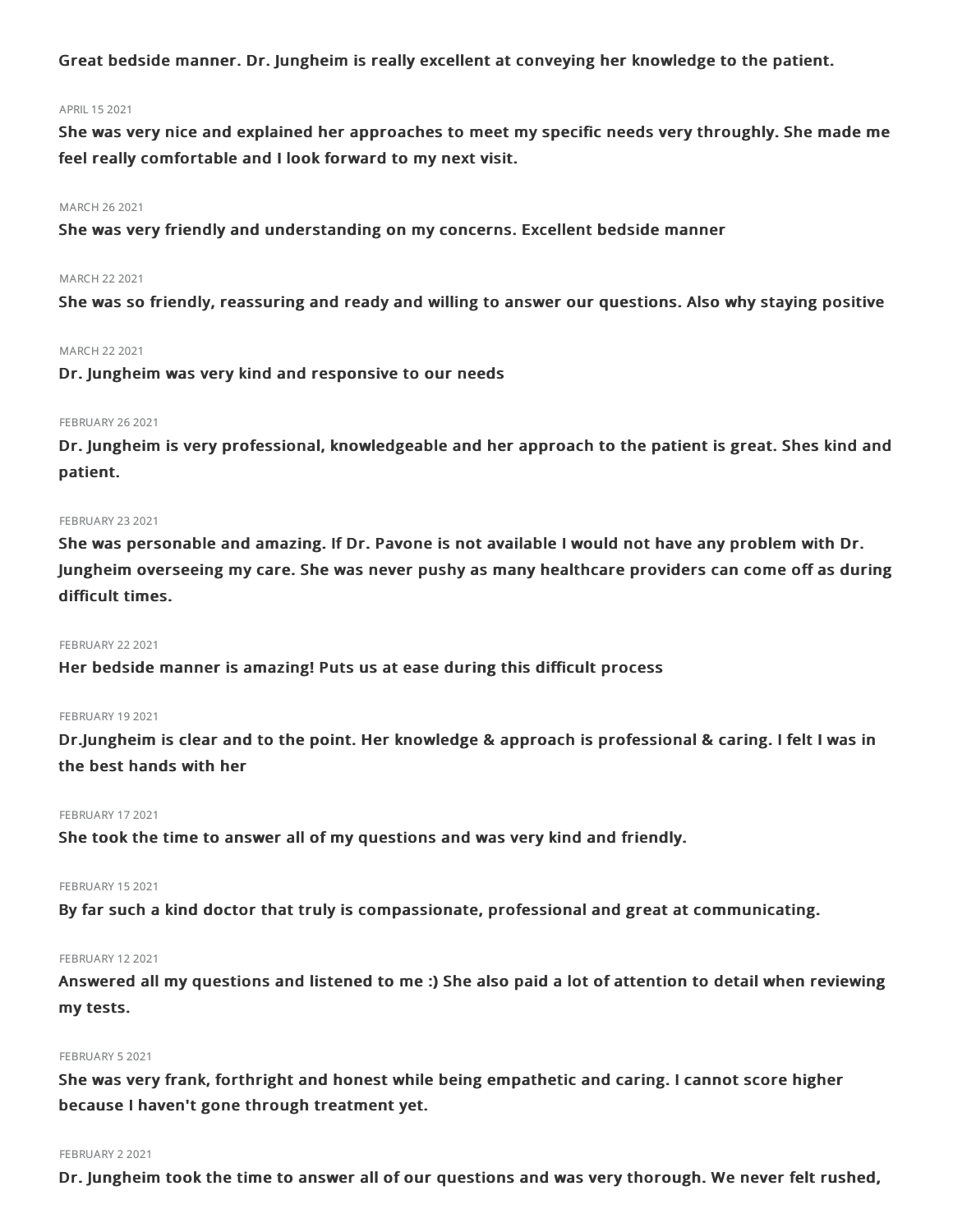### which was much appreciated.

### **JANUARY 29 2021**

I only had 1 consultation appointment with her, but in that meeting, she was very friendly, professional, and understood our goals/approach.

### JANUARY 19 2021

She was extremely kind and she was able to ease my uncomfortable emotions.

### JANUARY 182021

I was very impressed how Dr.Jungheim approached me as a patient during my first consultation.

### JANUARY 112021

She is nice, personable, professional and very detailed in her explanations

### JANUARY 82021

She is thoughtful, caring, supportive, honest and professional.

#### JANUARY 42021

She was kind, warm and did not make me feel rushed at my appointment. She has a great bedside manner.

### JANUARY 42021

I love this dr. She truly cares and wants to help her patients!

### DECEMBER 242020

Felt confident with what she was saying and the suggested next steps. She was also very kind and compassionate.

### DECEMBER 21 2020

She was very informative and answered all questions we had.

DECEMBER 212020

Kind and caring. Explained everything well.

### DECEMBER 21 2020

I met Dr. Jungheim today and had a wonderful experience. She is very talented at what she does and offers excellent patient care.

### DECEMBER 21 2020

Dr. Jungheim is not the doctor I normally see, but I found her to be extremely personable and approachable. She explained everything she was going to do and answered all of my questions. She didnt seem rushed, and I felt very comfortable in her care.

#### DECEMBER 182020

Patient centered decision making, explained all options, answered all questions clearly.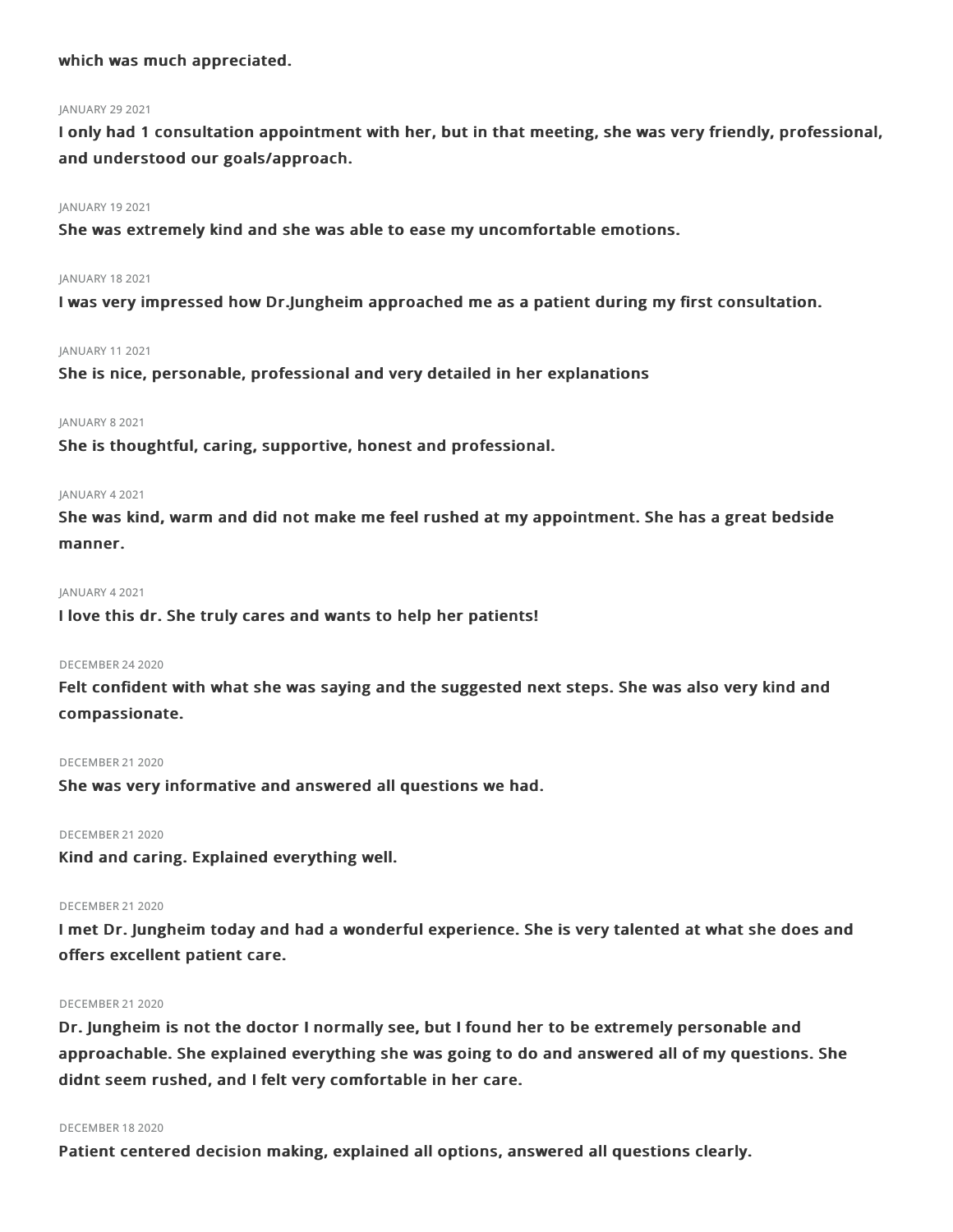#### DECEMBER 142020

When I had a complication she was very responsive and thorough. I felt like things were taken care of and I could ask any questions that I had and they would be answered quickly.

### DECEMBER 42020

Great bed-side manner.

### DECEMBER 42020

Dr. Emily was kind and extremely thorough. She answered all my questions and made me feel very comfortable.

### **NOVEMBER 30 2020**

Dr. Jungheim was wonderful. I really enjoy speaking with her this morning. She was very informative, kind and took the time to answer all my questions.

### NOVEMBER 302020

Dr. Jungheim was easy to talk to and very positive.

#### **NOVEMBER 20 2020**

Compassionate, personable, professional. Takes the time to listen and answer questions

### OCTOBER 302020

Very knowledgeable, personable, took time to answer our questions.

### OCTOBER 30 2020

She was very nice and answered all my questions fully.

#### OCTOBER 262020

Professional and courteous.

### OCTOBER 262020

Great staff and great experience

OCTOBER 212020

Extremely kind and put me at ease during my procedure.

## OCTOBER 212020

Understanding, personable, caring doctors and staff.

### OCTOBER 192020

Dr Jungheim shared our excitement for starting our journey to have a baby. She was informative, listened to what was important to us and provided us with direction of where to start the process.

### OCTOBER 162020

I only had her once as a 'Äûsubstitute'Äú but the conversation was great and she walked me through every step very detailed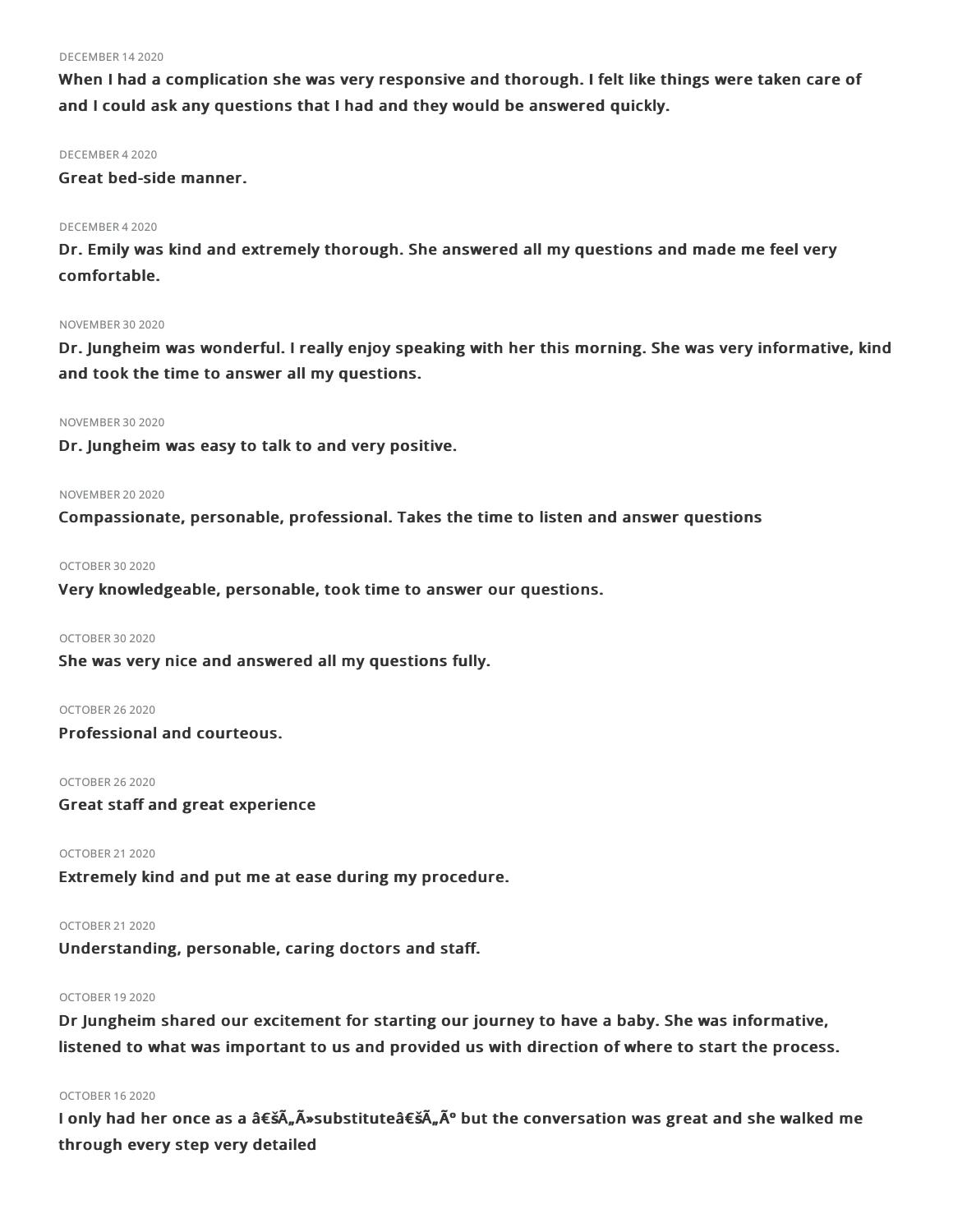#### OCTOBER 162020

### Everything so far has been very professional, friendly and personal - and successful

### OCTOBER 162020

### Friendly and warm

### OCTOBER 122020

She was kind, professional, personable, and knowledgeable.

#### OCTOBER 122020

Professional from first point of contact and every step leading up to appointment, during appointment, and afterwards.

### SEPTEMBER 30 2020

She understood my needs and put me at ease during my appointment.

### SEPTEMBER 25 2020

Very patient. Answered all questions thoroughly

### SEPTEMBER 25 2020

Dr. Jungheim was wonderful in her explanation of the process. Great bedside manner.

#### SEPTEMBER 25 2020

### Visit was well coordinated.

### SEPTEMBER 25 2020

Sometimes I feel like I have to initiate or advocate for myself more than I should have to.

### SEPTEMBER 142020

Very positive, friendly, informative

### SEPTEMBER 142020

Personable care providers and warm/friendly environment

### SEPTEMBER 82020

Extremely nice and explained everything in a relatable and understanding manner.

### SEPTEMBER 82020

The entire staff is great so far. Only issues were technology due to the virtual nature but that is to be expected.

### SEPTEMBER 42020

Loved the doctor, she was so calm and easygoing and took time to explain everything to me. She was great.

#### SEPTEMBER 42020

Great nurse and doctor but phone calls are crazy. Always have to wait 20 minutes to speak to somebody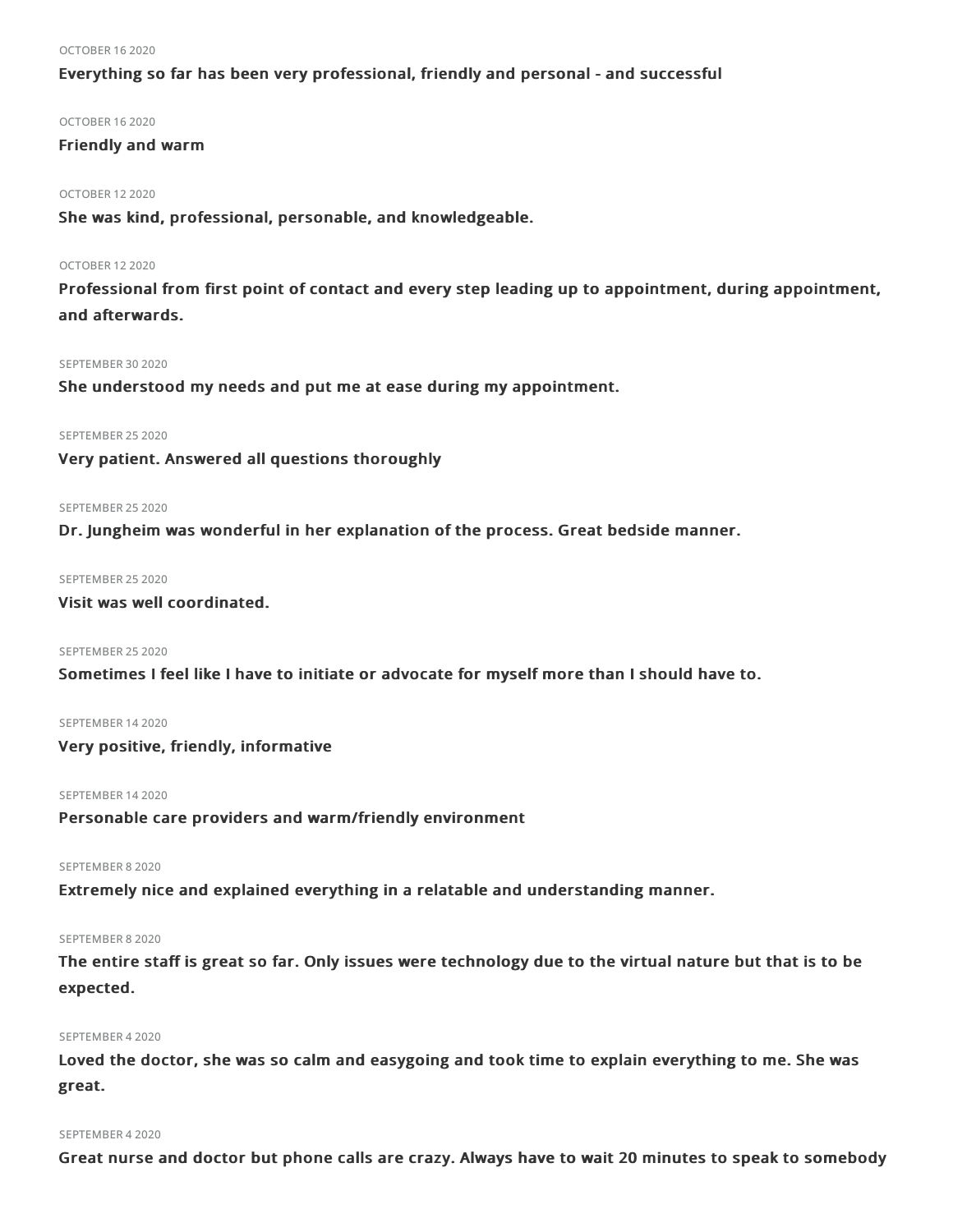### AUGUST 282020

She was very welcoming, listened thoughtfully, and I had a great experience even though it was a televisit.

### AUGUST 172020

She's highly educated, informative and caring. And most importantly, she's 100% honest.

#### AUGUST 172020

### Very convenient

### AUGUST 172020

I loved the energy she gave me. And very informative. Looking forward to being her patient long term.

#### AUGUST 172020

So far so good. No issues.

### AUGUST 172020

Professional, fast response, quality care.

#### AUGUST 142020

Dr. Jungheim was very pleasant. I felt comfortable discussing my concerns with her. She listened and she was encouraging.

#### AUGUST 102020

Ivf is a very challenging process both physically and emotionally. I appreciated Dr. j's time and ability to connect with me /take my questions, make me feel like she took me seriously

### AUGUST 32020

Explained the procedure. Great bedside manners

#### AUGUST 32020

Dr. Emily was wonderful, and compassionate. She really understood my concerns. I was very nervous for the appointment and she made me feel very optimistic about my fertility. Thank you Dr.!

#### JULY 272020

I felt very comfortable with her and with asking questions.

### JULY 232020

She's very polite and nice with new patients. She's awesome!

### JULY 20 2020

Felt listened to and walked away informed and confident.

### JULY 172020

Very pleasant, friendly and through!!